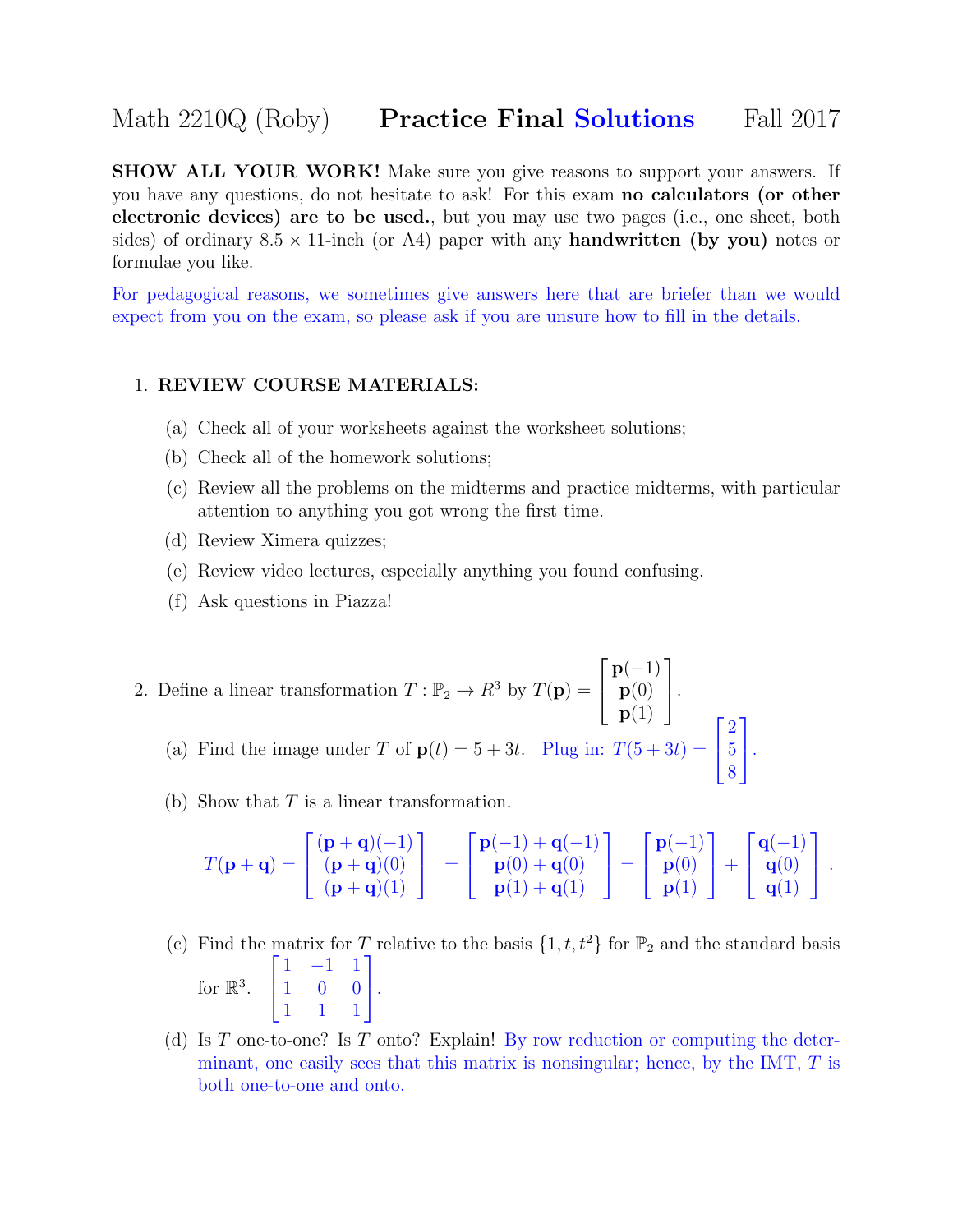3. Let 
$$
A = \begin{bmatrix} 5 & -2 & 3 \\ 0 & 1 & 0 \\ 6 & 7 & -2 \end{bmatrix}
$$
.

- (a) Find the characteristic polynomial and the eigenvalues of A. Best to compute  $|A - \lambda I|$  by expanding along the middle row. After routine computation one gets the eigenvalues  $\lambda = -4, 1,$  and 7.
- (b) Is A diagonalizable? If so, give P and D such that  $A = PDP^{-1}$ . If not, explain why not. Yes (since  $A$  has distinct eigenvalues).  $D$  is formed from the eigenvalues of A, thus  $D =$  $\sqrt{ }$  $\mathbf{I}$ −4 0 0 0 1 0 0 0 7 1 . To compute the columns of P, solve  $(A - \lambda I)\vec{x} = \vec{0}$ for each eigenvalue  $\lambda$  (rescaling columns as desired to avoid fractions); here  $P =$  $\sqrt{ }$  $\overline{\phantom{a}}$  $-1$   $-3$  3 0 6 0 3 8 2 1  $\vert \cdot$
- (c) Is A orthogonally diagonalizable? If so, give an orthogonal matrix P and diagonal matrix D such that  $A = PDP^{-1}$ . If not, explain why not. No. A matrix is orthogonally diagonalizable if and only if it is symmetric, and A is not symmetric.

4. Let 
$$
A_1 = \begin{bmatrix} 3 & -5 & -1 \\ 1 & 1 & -3 \\ -1 & 5 & -3 \\ 3 & -7 & 1 \end{bmatrix}
$$
 and  $A_2 = \begin{bmatrix} -1 & 6 \\ 3 & -8 \\ 1 & -2 \\ 1 & -4 \end{bmatrix}$ .

(a) One of these matrices has linearly independent columns. Which one? Justify your answer. Call this matrix A.  $A = A_2$  since it only has two columns and neither one is a multiple of the other. (Although not necessary, one can compute a vector in Nul  $A_1$  to show that  $A_1$ 's columns are linearly dependent, e.g.,  $\vec{v} = (2, 1, -1)$ ).

 $\sqrt{ }$ 

1

 .

(b) Use Gram-Schmidt to find an orthogonal basis of Col A.  $\vec{v}_1 = \vec{a}_1$ 

$$
\vec{v}_2 = \vec{a}_2 - \text{Proj}_{\vec{v}_1} \vec{a}_2 = \begin{bmatrix} 6\\ -8\\ -2\\ -4 \end{bmatrix} - \left(\frac{-36}{12}\right) \begin{bmatrix} -1\\ 3\\ 1\\ 1 \end{bmatrix} = \begin{bmatrix} 3\\ 1\\ 1\\ -1 \end{bmatrix}.
$$
 So \$\{\vec{v}\_1, \vec{v}\_2\}\$ is an orthogonal basis for Col A

basis for Col A.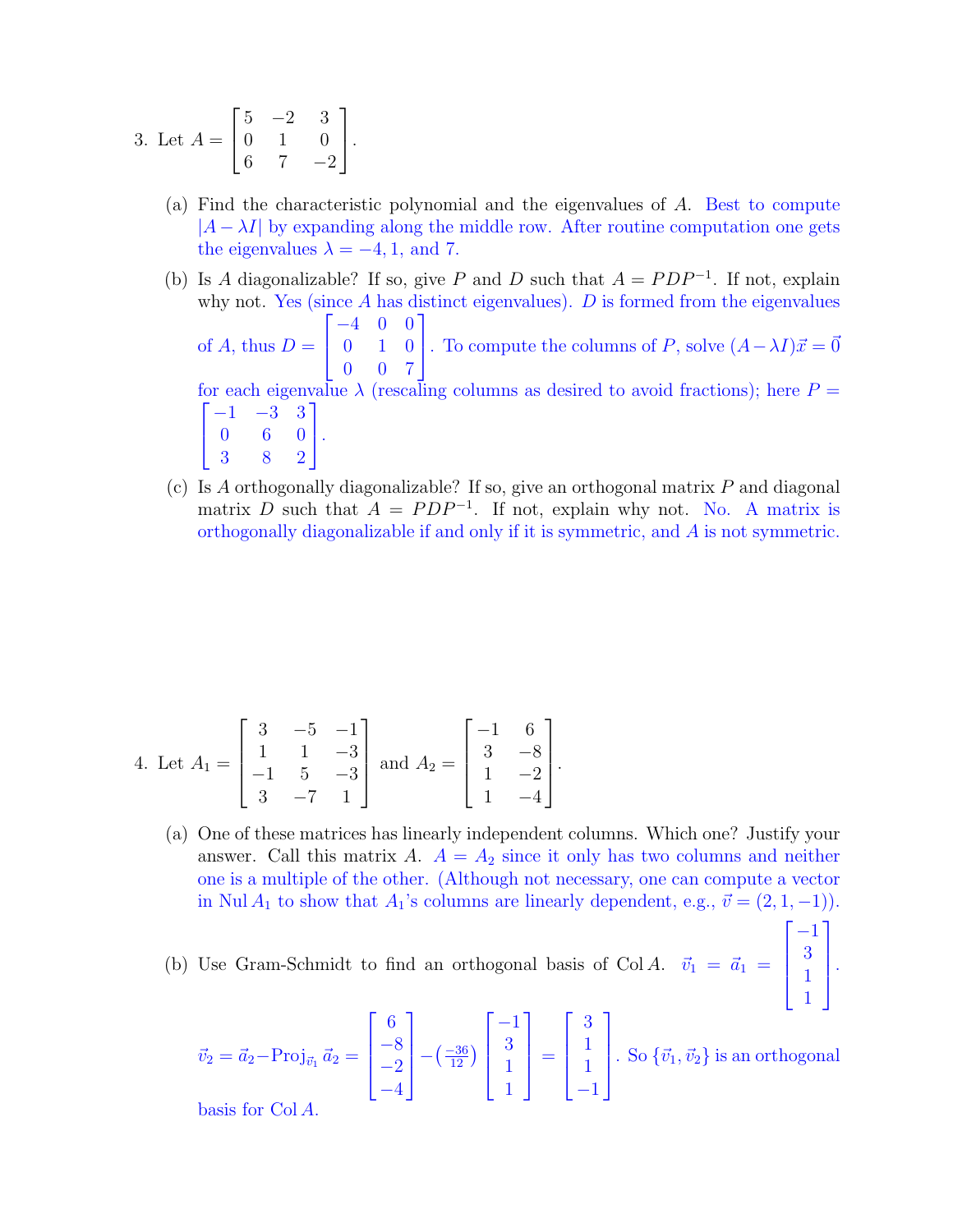(c) Find a QR factorization of A.  $Q$  is the matrix whose columns form an orthonormal basis for  $Col A$ , so we need to divide each vector above by its norm to

get 
$$
Q = \frac{1}{\sqrt{12}}\begin{bmatrix} -1 & 3 \\ 3 & 1 \\ 1 & 1 \\ 1 & -1 \end{bmatrix}
$$
. Then  $R = Q^T A = \frac{1}{\sqrt{12}}\begin{bmatrix} -1 & 3 & 1 & 1 \\ 3 & 1 & 1 & -1 \\ 3 & 1 & 1 & -1 \end{bmatrix}\begin{bmatrix} -1 & 6 \\ 3 & -8 \\ 1 & -2 \\ 1 & -4 \end{bmatrix} = \frac{1}{\sqrt{12}}\begin{bmatrix} 12 & -36 \\ 0 & 12 \end{bmatrix}$ .

- 5. For each statement below determine whether it is True or False and give reasons to support your answer. To show something is false, it is usually best to give a **specific** simple numeric counterexample. Extra credit for "salvaging" false statements (when possible) to make them correct.
	- (a) If  $A = QR$ , where Q has orthonormal columns, then  $R = Q<sup>T</sup>A$ . True. If the columns of Q are orthonormal, then by definition  $Q^T Q = I$ . Hence, multiplying both sides of  $A = QR$  by  $Q^T$  yields  $Q^T A = IR = R$ .
	- (b) If  $S = \{u_1, \ldots, u_p\}$  is an orthogonal set of vectors in  $\mathbb{R}^n$ , then S is linearly independent. False, since S may contain **0**, e.g.,  $S = \begin{cases} 1 & 1 \\ 1 & 1 \end{cases}$ 1 1  $, 0$  $\mathcal{L}$ is orthogonal. However, any orthogonal set of nonzero vectors is linearly independent [§6.2, Thm. 4].
	- (c) If A and B are invertible  $n \times n$  matrices, then AB is similar to BA. True, since  $A^{-1}(AB)A = BA.$
	- (d) Each eigenvector of a square matrix A is also an eigenvector of  $A<sup>2</sup>$ . True. If  $A\mathbf{v} = \lambda \mathbf{v}$  for some nonzero v, then  $A^2\mathbf{v} = \lambda^2 \mathbf{v}$  [Why?]. So v is an eigenvector for  $A<sup>2</sup>$  (corresponding to the eigenvalue  $\lambda<sup>2</sup>$ ).
	- (e) There exists a  $2 \times 2$  matrix with real entries that has no eigenvectors in  $\mathbb{R}^2$ . True. Let  $A =$  $\begin{bmatrix} 0 & -1 \\ 1 & 0 \end{bmatrix}$ . Then  $\det(A - \lambda I) = \lambda^2 + 1$ , which has no real (only complex) roots.
	- (f) If A is row equivalent to the identity matrix I, then A is diagonalizable. False. The matrix A in the example above is a counterexample.
	- $(g)$  If y is in a subspace W, then the orthogonal projection of y onto W is y itself. True. The projection of **y** onto  $W$  is the vector in  $W$  that is closest to **y**. If  $y \in W$ , then that vector will be y itself. One can also see this by noting that the formulae in §6.3, Thm. 8 and §6.2, Thm. 5 for expanding y in terms of basis for W give the same coefficients.
	- (h) For an  $m \times n$  matrix A, vectors in Nul A are orthogonal to vectors in Row A. True. By definition,  $\mathbf{v} \in \text{Nul } A$  means that  $A\mathbf{v} = 0$ . But this just says that the result of taking the inner product of each row of  $A$  with  $\bf{v}$  is zero. Hence,  $\bf{v}$  is orthogonal to a basis for Row A, hence to any vector in Row A.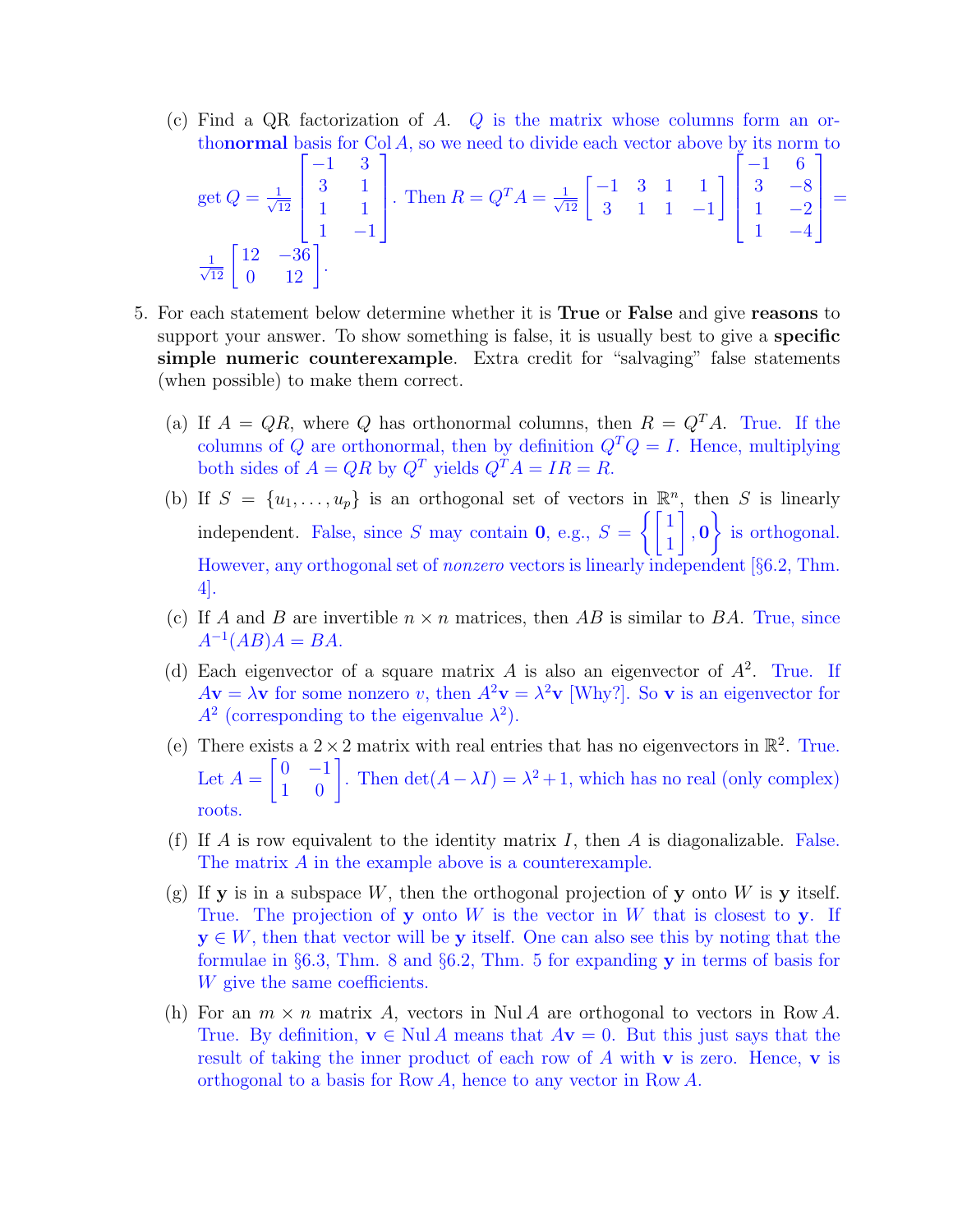- (i) The matrices A and  $A<sup>T</sup>$  have the same eigenvalues, counting multiplicities. True. They have the same characteristic equation:  $|A - \lambda I| = |(A - \lambda I)^{T}| = |A^{T} - \lambda I|$ .
- (j) A nonzero vector can correspond to two different eigenvalues of A. False. If  $Av = \lambda v$  and  $Av = \mu v$  with  $\lambda \neq \mu$ , then  $(\lambda - \mu)v = 0 \implies v = 0$ , since  $\lambda - \mu \neq 0.$
- (k) The sum of two eigenvectors of a square matrix  $A$  is also an eigenvector of  $A$ . False. Take  $A =$  $\begin{bmatrix} 2 & 0 \\ 0 & 3 \end{bmatrix}$ . Then  $e_1$  is an eigenvector for  $\lambda = 2$ , and  $e_2$  is an eigenvector for  $\lambda = 3$ . But  $A(e_1 + e_2) = \begin{bmatrix} 2 \\ 2 \end{bmatrix}$ 3 , which is not a multiple of  $\begin{bmatrix} 1 \\ 1 \end{bmatrix}$ 1 1 .
- (1) The dimension of an eigenspace of a (real) symmetric matrix  $A$  equals the multiplicity of the corresponding eigenvectors. True. A (real) symmetric matrix is orthogonally diagonalizable. So we can write  $A = PDP^{-1}$  where the columns of P form an orthogonal basis of eigenvectors. A basis of eigenvectors exists only when the dimension of each eigenspace equals the algebraic multiplicity of the eigenvalue.
- (m) (Extra Credit topic) The singular values of an  $m \times n$  matrix can be 3, 1, -1, -3. False, all singular values are positive!
- 6. If a  $n \times n$  matrix A satifies  $A^2 = A$ , what can you say about the determinant of A? Since the determinant is multiplicative, we get  $D = \det A = \det A^2 = (\det A)^2$ . The only solutions to  $D^2 = D$  are  $D = 0$  or 1, so det  $A = 0$  or 1.

7. Let 
$$
A_1 = \begin{bmatrix} 1 & 1 & 0 \\ 1 & 0 & -1 \\ 0 & 1 & 1 \\ -1 & 1 & -1 \end{bmatrix}
$$
,  $A_2 = \begin{bmatrix} 1 & 1 & 0 \\ -1 & 0 & 1 \\ 0 & 1 & 1 \\ 1 & -1 & -1 \end{bmatrix}$ , and  $\vec{b} = \begin{bmatrix} 2 \\ 5 \\ 6 \\ 6 \end{bmatrix}$ .

- (a) One of  $A_1$  or  $A_2$  has orthogonal columns. Which one? Justify your answer. Call this matrix  $A$ .  $A_1$  has orthogonal columns, as one checks by computing the three pairs of inner products of its columns. For  $A_2$ , however, the inner product of the 2nd and 3rd cols is 2.
- (b) Show that  $A\vec{x} = \vec{b}$  is inconsistent. The augmented matrix  $[A|\vec{b}]$  has RREF  $\begin{bmatrix} 1 & 0 & 0 & 0 \end{bmatrix}$ 
	- $0 \quad 1 \quad 0 \mid 0$
	- $\overline{\phantom{a}}$  $0 \t0 \t1$  0  $\overline{\phantom{a}}$
	- $0 \quad 0 \quad 0 \mid 1$
- (c) Would you expect the orthogonal projection of  $\vec{b}$  onto the column space of A to equal  $\vec{b}$ ? Why or why not? No. Since  $A\vec{x} = \vec{b}$  is inconsistent,  $\vec{b} \notin \text{Col } A$ , which is the range of the matrix transformation; however, the project of  $\vec{b}$  onto Col A is in  $Col A$ , so  $\overline{b}$  cannot equal its projection.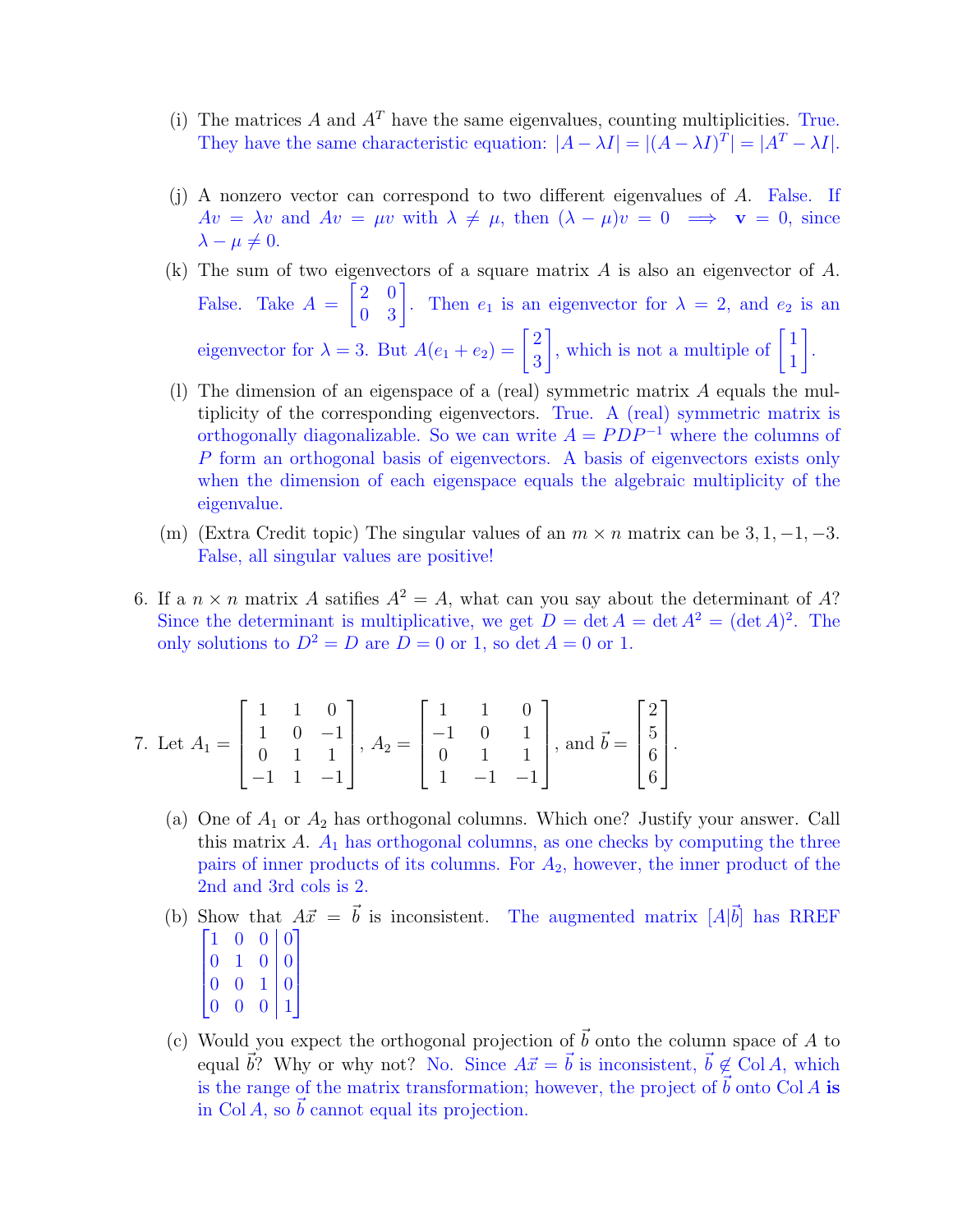(d) Compute  $\text{Proj}_{\text{Col }A} \vec{b}$ . Since the columns of A are orthogonal, we can use the simple formula in terms of inner products (Lay  $\S$  6.5) to find this projection:

$$
\hat{\mathbf{b}} = \frac{\vec{b} \cdot \vec{a}_1}{\vec{a}_1 \cdot \vec{a}_1} \vec{a}_1 + \frac{\vec{b} \cdot \vec{a}_2}{\vec{a}_2 \cdot \vec{a}_2} \vec{a}_2 + \frac{\vec{b} \cdot \vec{a}_3}{\vec{a}_3 \cdot \vec{a}_3} \vec{a}_3 = \frac{1}{3} \vec{a}_1 + \frac{14}{3} \vec{a}_2 + \frac{-5}{13} \vec{a}_3 = \begin{bmatrix} 5 \\ 2 \\ 3 \\ 6 \end{bmatrix}.
$$

- (e) Compute a least-squares solution to  $A\vec{x} = \vec{b}$ . The least squares solution  $\hat{x}$  is the vector of weights computed above, so  $\hat{\mathbf{x}} =$  $\sqrt{ }$  $\mathbf{I}$ 1/3 14/3  $-5/3$ 1  $\vert \cdot$
- 8. Assume that matrices  $A$  and  $B$  below are row equivalent:

$$
A = \begin{bmatrix} 1 & 1 & -2 & 0 & 1 & -2 \\ 1 & 2 & -3 & 0 & -2 & -3 \\ 1 & -1 & 0 & 0 & 1 & 6 \\ 1 & -2 & 2 & 1 & -3 & 0 \\ 1 & -2 & 1 & 0 & 2 & -1 \end{bmatrix} \text{ and } B = \begin{bmatrix} 1 & 1 & -2 & 0 & 1 & -2 \\ 0 & 1 & -1 & 0 & -3 & -1 \\ 0 & 0 & 1 & 1 & -13 & -1 \\ 0 & 0 & 0 & 0 & 1 & -1 \\ 0 & 0 & 0 & 0 & 0 & 1 \end{bmatrix}
$$

Without calculations, list rank A and dim Nul A. Then find bases for Col A, Row A, and Nul A. We get rank  $A = 5$ , so dim Nul  $A = 6 - 5 = 1$ . A basis for Col A is given by columns 1, 2, 3, 5, and 6 of  $A$ , while a basis for Row  $A$  is given by all five rows of B (not of A). To get a basis for Nul A, we further reduce B to echelon form:

$$
B \sim \begin{bmatrix} 1 & 1 & -2 & 0 & 0 & 0 \\ 0 & 1 & -1 & 0 & 0 & 0 \\ 0 & 0 & 1 & 1 & 0 & 0 \\ 0 & 0 & 0 & 0 & 1 & 0 \\ 0 & 0 & 0 & 0 & 0 & 1 \end{bmatrix} \sim \begin{bmatrix} 1 & 0 & 0 & 1 & 0 & 0 \\ 0 & 1 & 0 & 1 & 0 & 0 \\ 0 & 0 & 1 & 1 & 0 & 0 \\ 0 & 0 & 0 & 0 & 1 & 0 \\ 0 & 0 & 0 & 0 & 0 & 1 \end{bmatrix} \implies \text{Nul } A = \text{Span} \left\{ \begin{bmatrix} -1 \\ -1 \\ -1 \\ 1 \\ 0 \\ 0 \end{bmatrix} \right\}.
$$

9. Find the maximum value of  $Q(\mathbf{x}) = 7x_1^2 + 3x_2^2 - 2x_1x_2$  subject to the constraint  $x_1^2 + x_2^2 = 1$ . (You do not need to compute a vector at which this maximum is attained.) This is equivalent to finding the maximum value of  $\vec{x}^T A \vec{x}$  subject to the constraint  $\vec{x}^T \vec{x} = 1$ . By Theorem 6, this is the greatest eigenvalue  $\lambda_1$  of the matrix of the quadratic form, namely

$$
A = \begin{bmatrix} 7 & -1 \\ -1 & 3 \end{bmatrix} \implies \lambda_1 = 5 + \sqrt{5} \text{ and } \lambda_2 = 5 - \sqrt{5}.
$$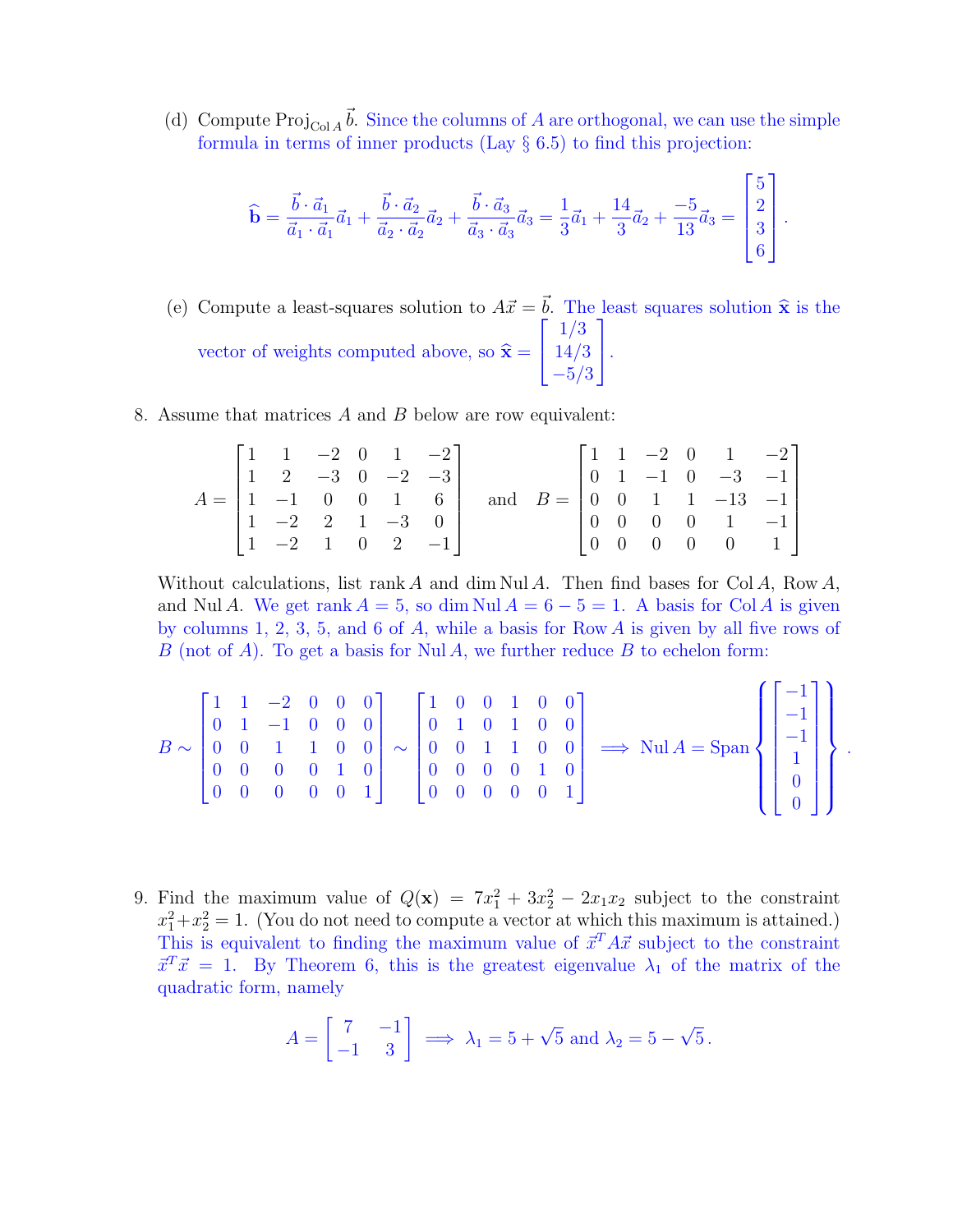10. Compute the singular value decomposition (SVD) of  $A =$  $\sqrt{ }$  $\vert$  $4 -2$ 2  $-1$ 0 0 1 , and deduce its rank. Explain each step so that your procedure is clear even if your computation has

errors.  $A^T A = \begin{bmatrix} 20 & -10 \\ -10 & 5 \end{bmatrix}$ , with characteristic polynomial  $\lambda^2 - 25\lambda = \lambda(\lambda - 5)$ , so  $\lambda_1 = 25$  and  $\lambda_2 = 0$ . Compute associated eigenvectors, and make them the columns of  $V =$  $\lceil 2/\rceil$ no<br>∖ 5 1/  $\mathsf{U}$ ; 5  $-1/$ ∕ 9<br>∕ 5 2/  $\mathsf{v}_j$ 5 1 . The singular values of A are  $\sigma_1 =$ √  $25 = 5$  and  $\sigma_2 =$ √  $0 = 0,$ so  $\Sigma =$  $\sqrt{ }$  $\mathbf{I}$ 5 0 0 0 0 0 1 . The columns of  $U$  must be an orthonormal basis for  $\mathbb{R}^3$ , first compute  $\vec{u}_1 = \frac{1}{\sigma_1}$  $\frac{1}{\sigma_1}A\vec{v}_1 =$  $\Gamma$  $\mathbf{I}$  $2/\sqrt{5}$ √ 1/  $\mathbf{v}_{j}$ 5 0. 1 Since  $A\vec{v}_2 = 0$ , we don't get a second vector that way. So we need to find two unit vectors that are orthogonal to  $\vec{u}_1$  and each other. The first conditions translates to  $\vec{u}_1 \cdot \vec{x} = 0 \iff 2x_1 + x_2 = 0$ . By inspection (or the usual computations), we find  $\vec{u}_2 =$  $\lceil$  $\mathbf{I}$ 1/  $^{\mathsf{U}}$  , 5  $-2/$ ∕ ∪<br>∕ 5  $\overline{0}$ 1 and  $\vec{u}_3 =$  $\lceil$  $\mathbf{I}$  $\overline{0}$ 0 1 1 . Hence,

$$
A = U\Sigma V^{T} = \begin{bmatrix} 2/\sqrt{5} & 1/\sqrt{5} & 0 \\ 1/\sqrt{5} & -2/\sqrt{5} & 0 \\ 0 & 0 & 1 \end{bmatrix} \begin{bmatrix} 2/\sqrt{5} \\ 1/\sqrt{5} \\ 0 \end{bmatrix} \begin{bmatrix} 2/\sqrt{5} & -1/\sqrt{5} \\ 1/\sqrt{5} & 2/\sqrt{5} \end{bmatrix}.
$$

The rank of  $A = 1$ , the number of nonzero singular values.

- 11. What would you have to know about the solution set of a homogenous system of 18 linear equations in 20 variables in order to know that every associated nonhomogeneous equation has a solution? Discuss! Let  $A$  be the matrix that represents this homogenous system in the form  $A\mathbf{x} = \mathbf{0}$ . In order for the linear transformation  $T(\mathbf{x}) = A\mathbf{x}$ to be **onto**  $\mathbb{R}^{18}$ , the matrix A must have rank 18. So by the rank-nullity theorem,  $\dim \text{Nul } A = 2$ , which means that the solution set of the homogenous system is twodimensional, so can be written as the span of a set of two linearly independent vectors.
- 12. Go back over your old homework and quizzes to review and make sure you understand any problem on which you lost points. Check!
- 13. Here are some specific tasks you should be able to accomplish with demonstrated understanding:
	- (a) Everything listed already on the two practice midterms.
	- (b) Know the *definitions*, **basic properties**, and *geometric interpretations* of the following basic terms: